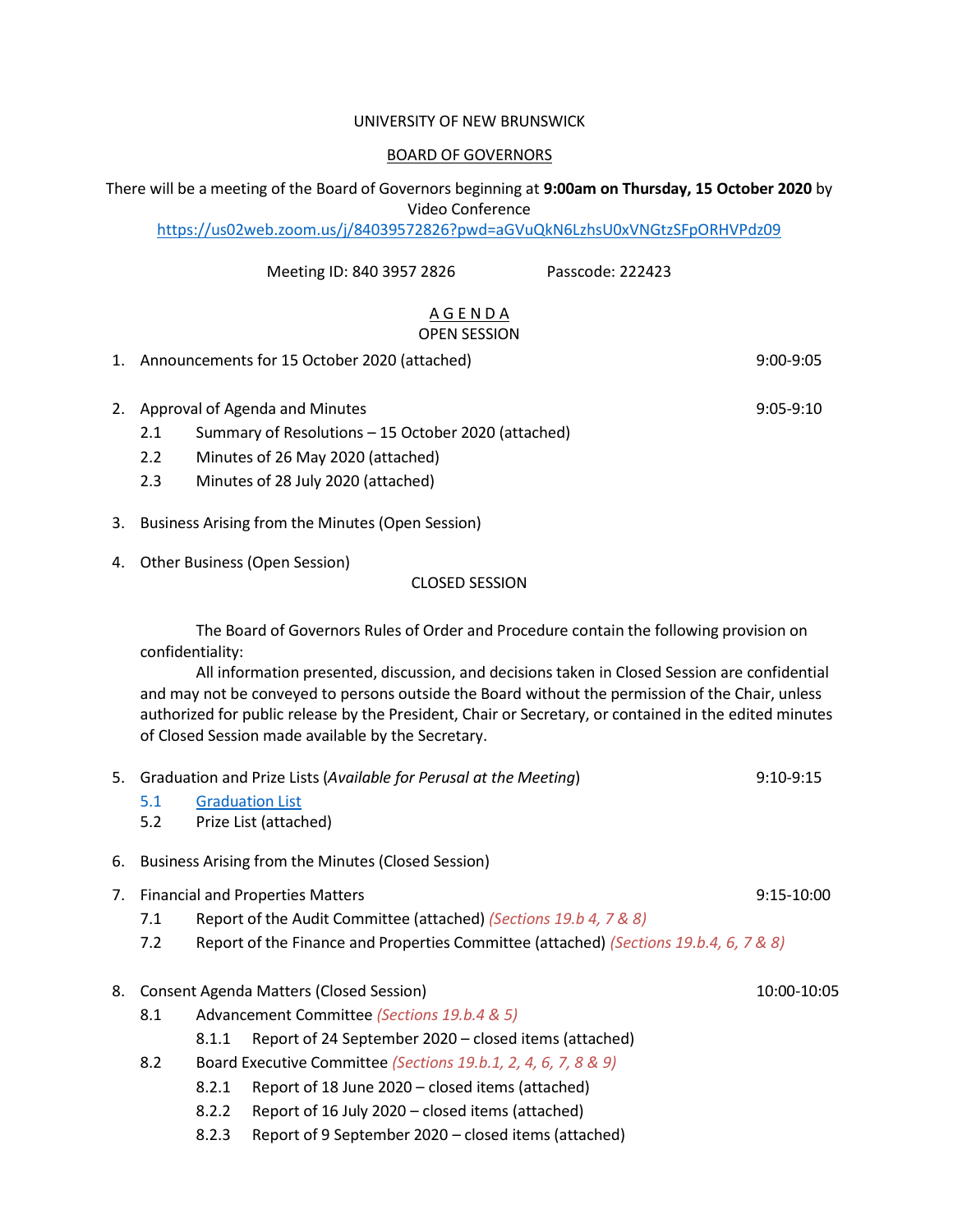|                                     | 8.2.4                                   | Report of 2 October 2020 - closed items (attached)                                     |             |  |  |  |
|-------------------------------------|-----------------------------------------|----------------------------------------------------------------------------------------|-------------|--|--|--|
|                                     | 8.2.5                                   | Report on E-Mail Ballots (May 20 and Aug 10) (attached)                                |             |  |  |  |
| 8.3                                 |                                         | Board Human Resources Committee Report of 9 September 2020 (attached) (Section 19.b.9) |             |  |  |  |
| 8.4                                 |                                         | Board Investments Committee (Section 19.b.4)                                           |             |  |  |  |
|                                     | 8.4.1 Report of 11 June 2020 (attached) |                                                                                        |             |  |  |  |
|                                     |                                         | 8.4.2 Report of 24 September 2020 (attached)                                           |             |  |  |  |
| 8.5                                 |                                         | Board Nominating & Review Committee (Sections 19.b.2)                                  |             |  |  |  |
|                                     | 8.5.1                                   | Report of 18 June 2020 - closed items (attached)                                       |             |  |  |  |
|                                     | 8.5.2                                   | Report of 9 September 2020 - closed items (attached)                                   |             |  |  |  |
| 8.6                                 |                                         | Faculty and Staff Lists (Section 19.b.2)                                               |             |  |  |  |
|                                     | 8.6.1                                   | <b>UNB Fredericton (attached)</b>                                                      |             |  |  |  |
|                                     | 8.6.2                                   | UNB Saint John (attached)                                                              |             |  |  |  |
|                                     |                                         | 9. Strategic Plan: Toward 2030 - Implementation Plan (attached)                        | 10:05-10:35 |  |  |  |
| 10. Other Business (Closed Session) |                                         |                                                                                        |             |  |  |  |
| <b>BREAK</b>                        |                                         |                                                                                        | 10:35-10:45 |  |  |  |
|                                     |                                         | <b>OPEN SESSION</b>                                                                    |             |  |  |  |
| 11. President's Report              |                                         |                                                                                        | 10:45-11:15 |  |  |  |
| 11.1                                |                                         | President's Report (attached)                                                          |             |  |  |  |
| 11.2                                |                                         | Preliminary Enrolment Figures (attached)                                               |             |  |  |  |
| 11.3                                |                                         | Update on Health Emergency Planning (verbal)                                           |             |  |  |  |
| 11.4                                | Other                                   |                                                                                        |             |  |  |  |
| 12. Board Chair's Report            |                                         |                                                                                        | 11:15-11:20 |  |  |  |
|                                     |                                         | 13. Consent Agenda Matters (Open Session)                                              | 11:20-11:25 |  |  |  |
| 13.1                                |                                         | <b>Advancement Committee</b>                                                           |             |  |  |  |
|                                     |                                         | 13.1.1 Report of 24 September 2020 - open items (See item 8.1.1)                       |             |  |  |  |
| 13.2                                |                                         | <b>Board Executive Committee</b>                                                       |             |  |  |  |
|                                     | 13.2.1                                  | Report of 18 June 2020- open items (see item 8.2.1)                                    |             |  |  |  |
|                                     | 13.2.2                                  | Report of 16 July 2020 - open items (see item 8.2.2)                                   |             |  |  |  |
|                                     | 13.2.3                                  | Report of 9 September 2020 - open items (see item 8.2.3)                               |             |  |  |  |
|                                     | 13.2.4                                  | Report of 2 October 2020 – open items (see item 8.2.4)                                 |             |  |  |  |
|                                     | 13.2.5                                  | Report on E-mail Ballots - open (attached)                                             |             |  |  |  |
| 13.3                                |                                         | Board Nominating & Review Committee                                                    |             |  |  |  |
|                                     | 13.3.1                                  | Report of 18 June 2020 – open items (see item 8.5.1)                                   |             |  |  |  |
|                                     | 13.3.2                                  | Report of 9 September 2020 - open items (see item 8.5.2)                               |             |  |  |  |
| 13.4                                |                                         | Report of the Committee to Nominate the Nominating & Review Committee (attached)       |             |  |  |  |
| 13.5                                |                                         | Appointments to the Student Disciplinary Committee for 2020-2021 (attached)            |             |  |  |  |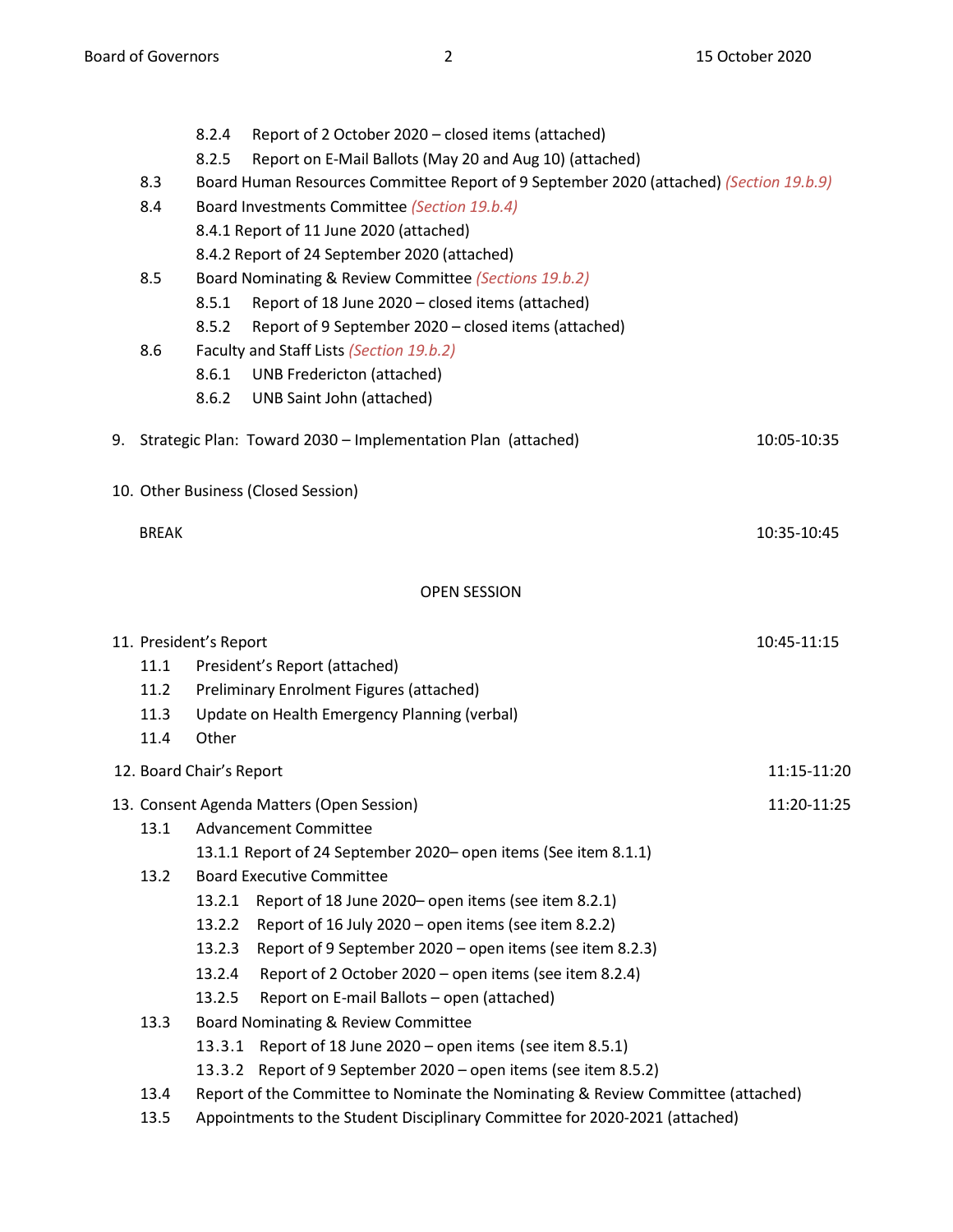14 Senates' Business (Please note summary reports of Senates' Business for the 11:25-11:30 September Senate meetings are provided as part of the attachments to the agenda. A summary report of Senates' Business for the October Senate meetings will be available as a handout at the meeting. In addition, the reports relating to items of Senates' Business are available to Board members on SharePoint. This is an extensive package.)

## 14.1 8 July 2020 (attached)

# **JOINT SENATES' ITEMS FOR INFORMATION**

- 14.1.1 President's Report
- 14.1.2 Report of the School of Graduate Studies
- 14.1.3 Update on Health Emergency Planning
- 14.1.4 Report of the Undergraduate Scholarships Committee

## 14.2 20 August 2020 (attached)

# **JOINT SENATES' ITEMS FOR INFORMATION**

- 14.2.1 President's Report
- 14.2.2 Update on Health Emergency Planning
- 14.3 15 and 16 September 2020 (attached)

# **JOINT SENATES' ITEMS FOR INFORMATION**

- 14.3.1 President's Report
- 14.3.2 Report of the Vice-President (Research)

## **FREDERICTON SENATE ITEMS FOR INFORMATION**

14.3.3 Amendments to the 2020 Encaenia Graduation List

## **SAINT JOHN SENATE ITEMS FOR INFORMATION**

14.3.4 Amendments to the 2020 Spring Convocation Graduation List

## **JOINT SENATES' ITEMS FOR APPROVAL**

- 14.3.5 Graduate Matters: Scholarships
- 14.3.6 Report of the Undergraduate Scholarships Committee
- 14.3.7 Update on Health Emergency Planning
- 14.4 13 and 14 October 2020 (handout)

# **JOINT SENATES' ITEMS FOR INFORMATION**

- 14.4.1 President's Report
- 14.4.2 Preliminary Enrolment Reports
- 14.4.3 Strategic Discussion
- 14.4.4 Report of the Teaching Excellence and Policy Committee

# **FREDERICTON SENATE ITEMS FOR INFORMATION**

- 14.4.5 Student Services Committee Annual Report for 2020
- 14.4.6 2020 Annual Report of the Student Standings and Promotions Committee
- 14.4.7 Report of the Academic Planning Committee

# **JOINT SENATES' ITEMS FOR APPROVAL**

- 14.4.8 Report of the Undergraduate Scholarships Committee
- 14.4.9 Report of the School of Graduate Studies
- 14.4.10 Update on Response to Health Emergency
- 14.4.11 Report of the Vice-President (Research)

# **FREDERICTON ITEMS FOR APPROVAL**

- 14.4.12 Certificate and Diploma Candidates
- 14.4.13 Research Ethics Board Appointments

## **SAINT JOHN ITEMS FOR APPROVAL**

14.4.14 Certificate and Diploma Candidates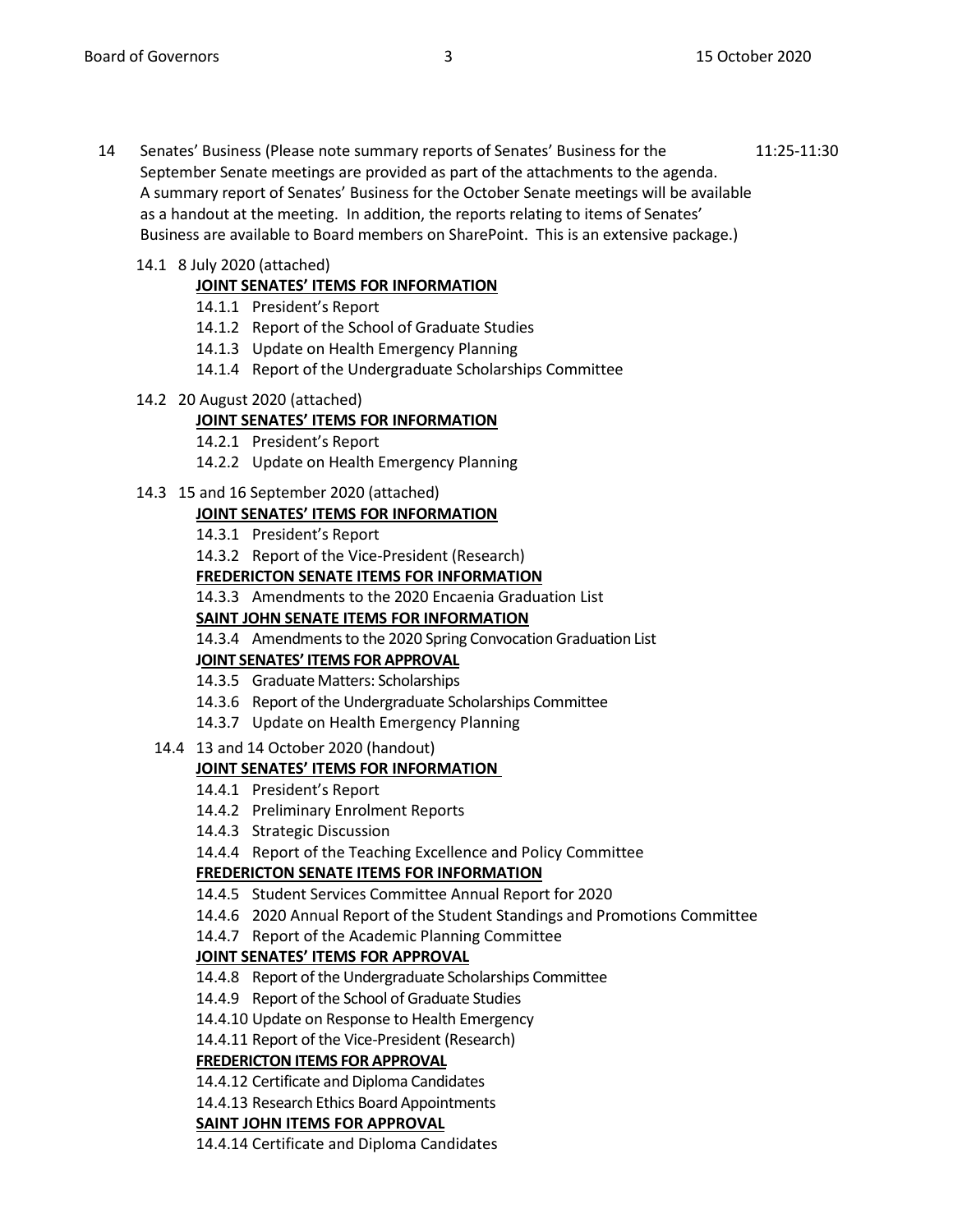| 15 In Camera Meeting with the President                                                                      | 11:30-11:45 |
|--------------------------------------------------------------------------------------------------------------|-------------|
| 16 In Camera Meeting of Voting Board Members<br>16.1 Report of the Executive Compensation Committee (verbal) | 11:45-12:00 |
| 17 Adjournment                                                                                               |             |

18 Additional Opportunity for In Camera Discussion

Sarah J. DeVarenne, Secretary